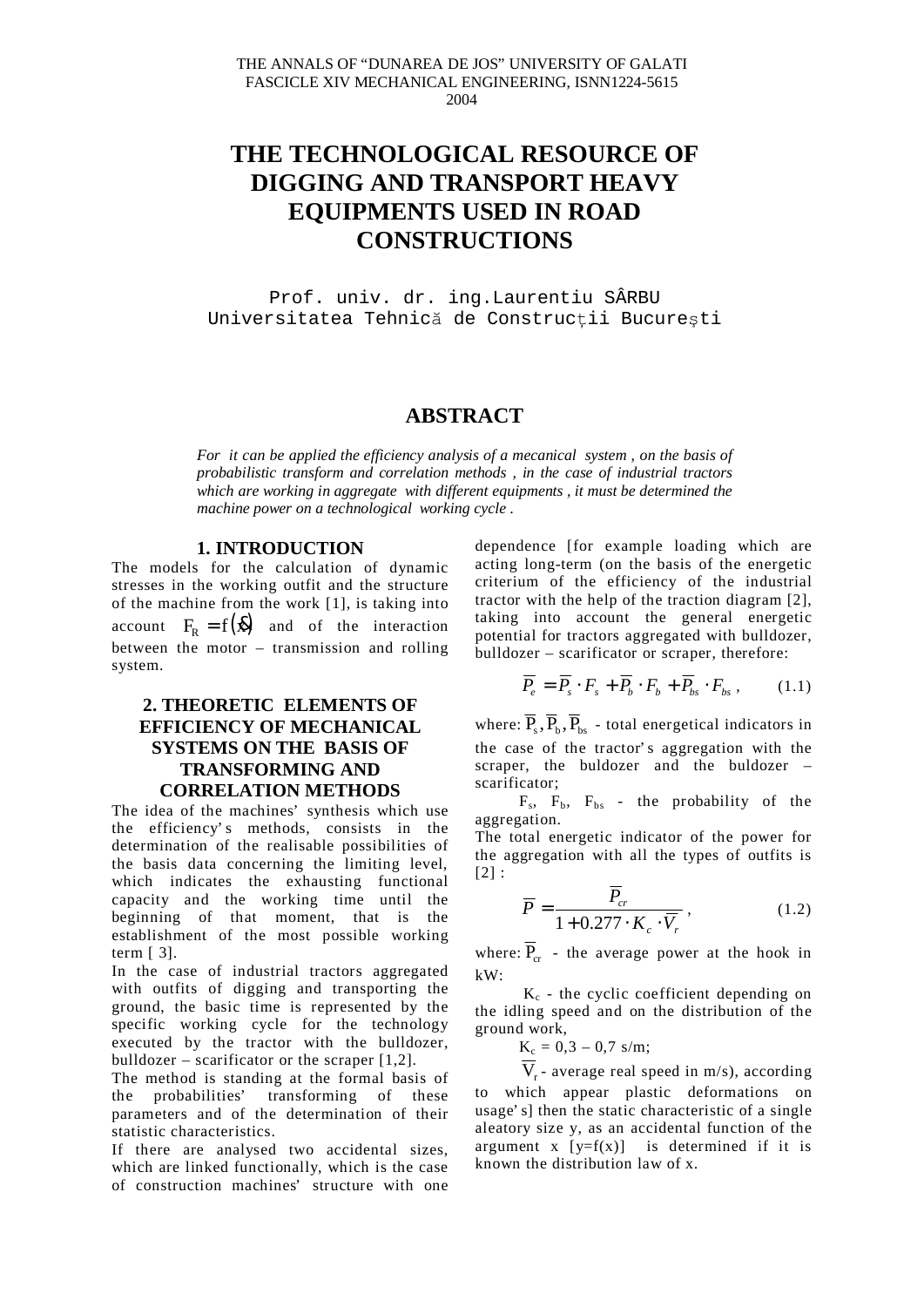

Figure 1,a The distribution of loads 1 …n in the mechanical systems



Figure 1,bThe distribution of issue parameters with 1 …n realizations

If at the entrance of the system is applied a perturbation  $x(t)$  (for example given by the loads' shape in mechanical systems, or of the signals from automatic command systems, with a totality of realisations 1,2 …n (figure 1,a), any moment  $t_1$  (on the elements of the working cycle) id characterised by the totality of the distribution  $p(x,t_1)$ . Following the action of these loading, the issue parameter has the value y(t) (for example the tension of the material for the limiting state, the rigid or elastic deformation, or the usage which appears in the compounds of the projected system) (figure 1,b).

The dynamic behavior of the tractor working aggregated with digging and transporting equipment's (figure 2) is represented by the following characteristics of factors are representing the loading schedule, as:

1p – the working process of the ground at advance walking of the machine;

 $1x$  – the idling displacement of the tractor;

2 – the mass of the aggregate;

3 – the loading of the machine;

4 – the duration for experimental recording (for de cases a - screper , b - bulldozer, and cbulldozer-scarificator );

5 – the recording diagrams of the critical force at the hook with different equipments;

6 – the mass of the transporting equipment of the ground;

7 – the vertical loadings at the ground working;

8 – the distribution of traction forces of the machine;

9 – the acting system of the machine, the power and the speed of the Diesel engine



Figure 1,c. The probability of the entrance and issue parameter at the moment  $t_1$ 

Then the distribution totality of this internal parameter is possible to be determined, if it is judged in this way. If it is taken the condition of the equality for probabilities belonging to the entrance parameter at the moment t<sub>1</sub> for the segment  $X_1 \le X \le X_1 + dx$ (figure 1,e) and to the issue parameter in the same moment for the segment  $y_1 \le y \le y_1 + dy$ ,

then it can be written:

$$
p(x,t1)dx = p(y,t1)dy ; \t(1.3)
$$

from where

$$
p(y, t1)dx = p(x, t1)\frac{dx}{dy};
$$
\n(1.4)

where x is expressed by y, varying monotonly the function  $f(x)$ .

The relationship (1.4) is the basic equation for transforming the probabilities of the – issue parameter, which determination presents interest in the projection of new machines.

The process itself of seeking for the shape of the formula, which determines the probabilistic density curve, in any case conjugated with a special complexity, is doing that using the probability method, the calculation is tending to a determination of numeric characteristics for moments of the distribution of the aleatory sizes.

The first order moment of the mathematical attending supposes the average from the aleatory values of the function  $x(t)$  which can be expressed in the independent experiences and which are done in the same conditions.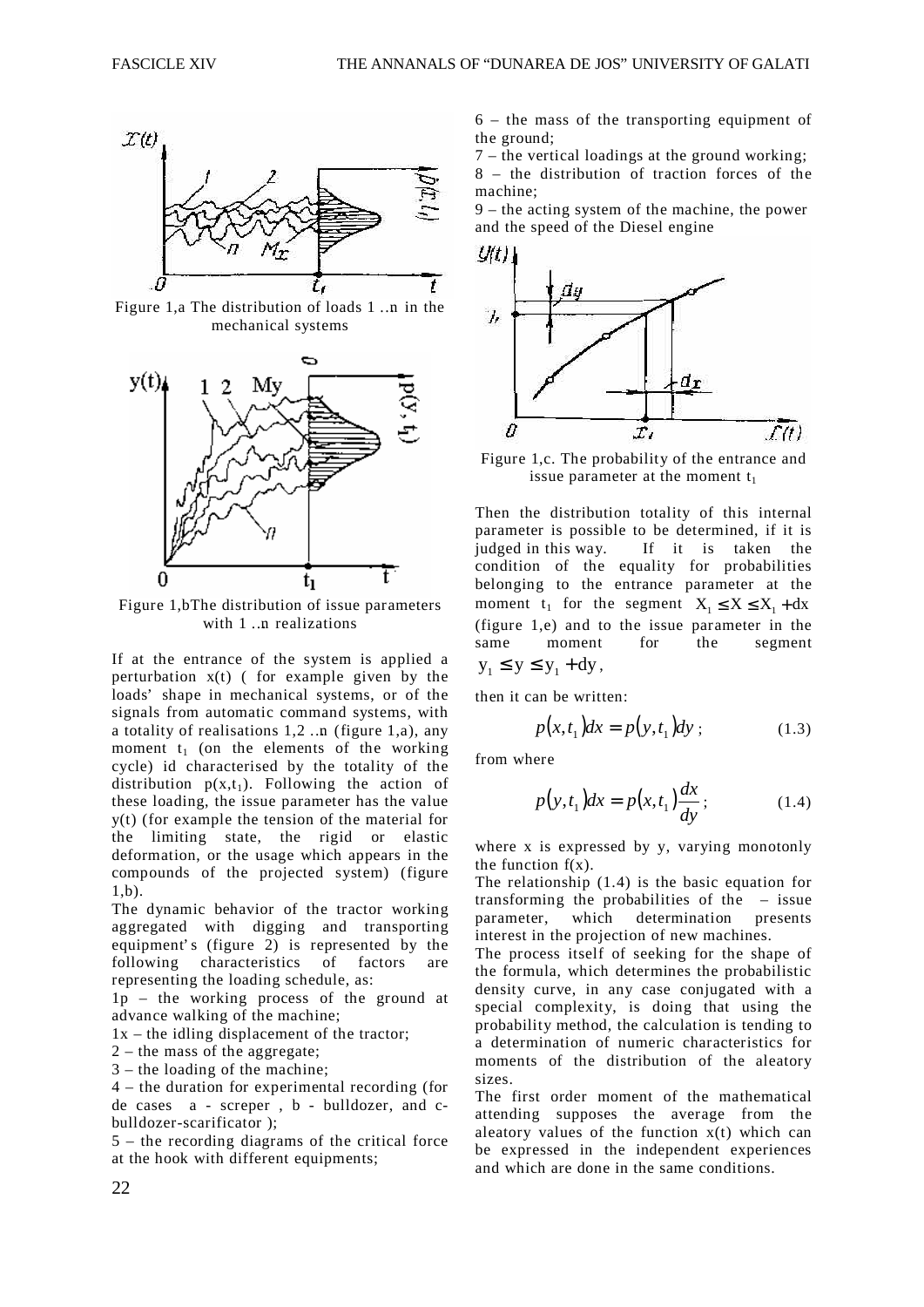$$
M[x(t)] = \int_{-\infty}^{\infty} x p(x, t) dx
$$
 (1.5)

For the complete characterization of the aleatory function it is necessary to determine the value which indicates the order of dispersion for possible values, for aleatory sizes, about the average value.

The initial moment used for this second order is written as:

$$
\overline{y}^{2} = M\{Y^{2}[x(t)]\} = \int_{-\infty}^{\infty} y^{2}(x) p(x,t)dx
$$
 (1.6)

The dispersion of the second order central moment is:

$$
D_y = M\left[\left(Y - my\right)^2\right] = \int \left\{y(x) - M\left[Y(x)\right]\right\} p(x, t) dx
$$

(1.7)

The ultimate relationship allows to determine the dispersion of the issue parameter of the system, having known the band function  $y(t)$ and the density of the probability for the issue parameter.

Taking into account the previous considerations, the calculation of the probability and durability of the system by helping of the probabilities transformation can be done in the following ordfer [3] :

1) There are determined the factors which are influencing on the system behavior, which may be described as a final number of aleatory parameters using the law of distribution and of probabilities:

$$
d_1, d_2, \ldots, d_m; P_{g1}, P_{g2}, \ldots, P_{gr},
$$
 (1.8)

where:  $d_1$ , ...,  $d_m$  - the parameters which characterize the internal factors (for example when there are known the technological characteristics of the possible functional and technological parameters realized for equipment; or the parameters which characterize the interior "composition' of the system, the digression from the geometrical shape, the mechanical properties, the surface stage, etc.)

 $P_{g1}, \ldots, P_{gr}$  - the parameters which characterize the loading and another external conditions of the exploitation.

2) The grouping indicated of factors suppose by self the named sizes of entrance parameters of (machine) or system:  $y_1, y_2, \ldots, y_m$ . 3) It is determined the shape of the relationship between entrance and issue parameters on the basis of experimental or theoretical data:

$$
y_{I} = Y_{1} (d_{1}, ... , d_{m}; P_{g1}, ... , P_{gr}), I = 1, 2, ... , n
$$
\n(1.9)

4) It is determined the density shape that is issue parameters of the system.

The working performances of industrial tractors are put in evidence by the energetical balance and traction characteristic aggregated with digging and transporting equipments. The schedule of the tractor aggregated with working equipment is presented in the figure 2.

 In the work [2] are indicated the following working hypotheses:

*The first hypothesis* – shows that the energetical balance of the functioning aggregate is a stationary process parallel with the displacement of the mechanical transmission tractor, for which is considered the power balance:





Figure 2 The working schedule of the tractor in aggregate with road construction equipments[2].

where:

$$
P_R
$$
 – the power developed at the driving wheel  
 $P_R = P_m - P_{tr} = P_m$   $\eta_r$ ;

 $P_{cr} = P_R - P_f - P_s$ 

 $P_{tr}$  – the consumed power for the defeating of frictions during the transmission;

 $\eta_{tr}$  - the mechanical efficiency of the transmission;

 $(2.1)$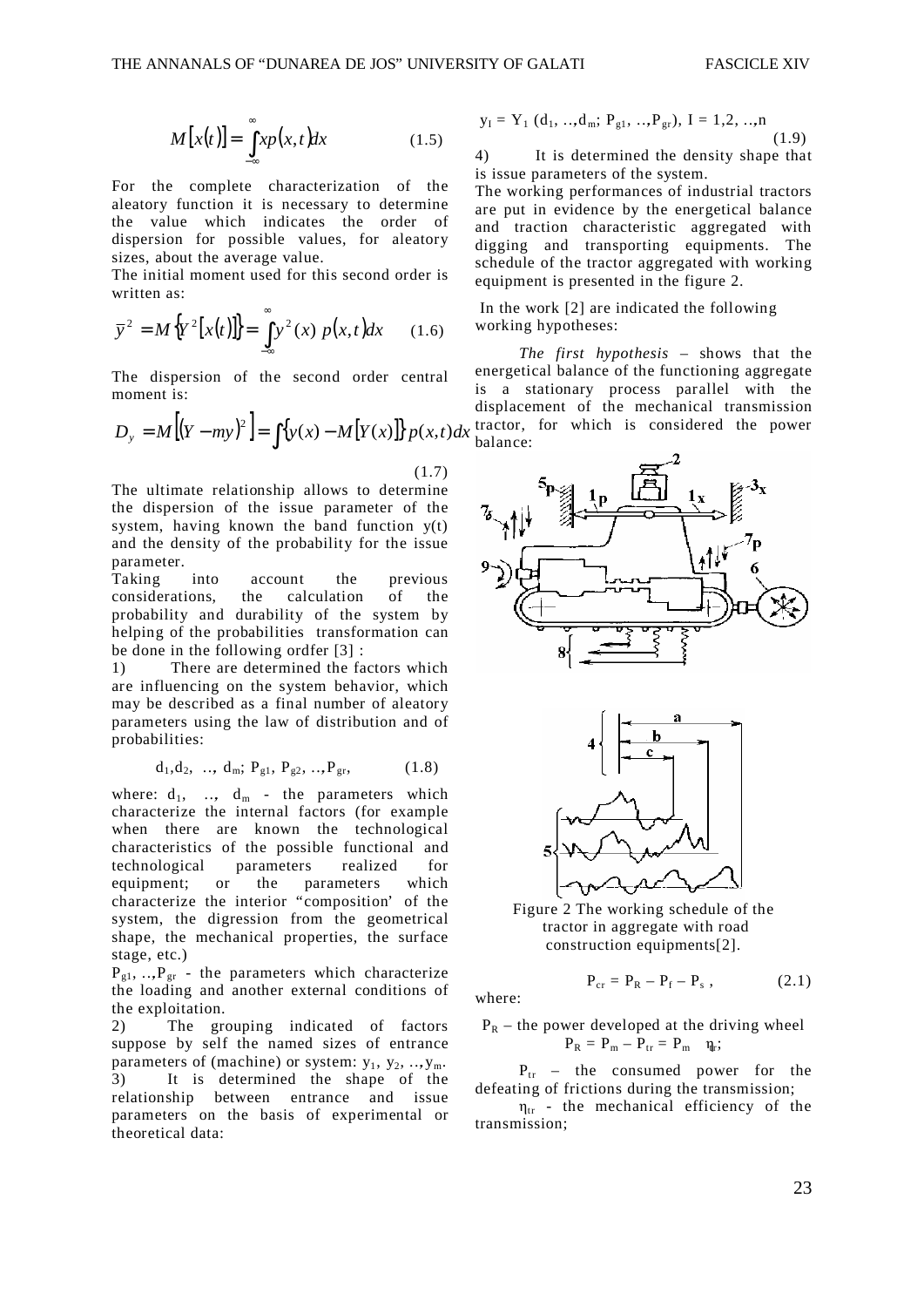or:

 $P_f$  și  $P_\delta$  - the power for the defeating of the global rolling strength and for the slipping of wheels;

$$
P_{cr} = \frac{P_R \cdot F_{cr} \cdot (1 - \delta)}{F_{cr} + f \cdot G_a}
$$
 (2.2)

The specific critical power:

$$
P_{cr,sp} = P_{R,sp} - P_{f,sp} - P_{\delta,sp} = \frac{P_{Rsp} \cdot \varphi_{cr} \cdot (1 - \delta)}{(\varphi_{cr} + f_s)},
$$
\n(2.3)

where

$$
P_{R,sp} = \left(\frac{P_e}{G_a}\right) \cdot \eta_{tr}
$$

The link between the power to the wheel  $P_R$  and torsion moment  $M_t$  at the shaft of the engine:

$$
P_R = M_R \cdot \omega_R ;
$$
  
\n
$$
M_R = F_R \cdot r_R = (F_{cr} + f_s \cdot G_a) \cdot r_R ,
$$
  
\n
$$
\omega_R = \frac{\omega_T}{u} ;
$$
\n(2.4)

where:  $\omega_R$ ,  $\omega_T$  - the angular speed to the wheel; respectively to the shaft of the engine;

u - the nominal transmission ratio.

The transmission factor is 
$$
i_M = \frac{u}{r_R}
$$
.

The formula (2.9) becomes:

$$
P_R = (F_{cr} + f_s \cdot G_a) \cdot \omega_T \cdot \frac{1}{i_M} = \frac{F_R \cdot \omega_T}{i_M}
$$

or

$$
P_{R,sp} = \frac{\varphi_R \cdot \omega_T}{i_M}
$$

The traction forces to the wheel

$$
F_R = M_T \cdot \frac{i_M \cdot \eta_{tr}}{r_R}
$$

or

24

$$
M_T = \frac{F_R \cdot r_R}{i_M \cdot \eta_r}
$$

where:  $M_t$  – is the torsion critical moment at the shaft of the engine.

From the adherence condition of the machine results:

$$
M_{_T}\,=\,\frac{\phi_{_R}\,\cdot\,G_{_a}}{i_{_M}\,\cdot\,\eta_{_tr}}\,\cdot
$$

The specific power to the driving wheel is a function of :

$$
P_{R,so}[(M_T/G_a)(\omega_T), i_M, \eta_{tr}, \varphi_R]
$$
 (2.5)  
The critical power has the shape:

$$
P_{cr}=P_e-P_{tr}-P_f-P_\delta,
$$

$$
P_{cr} = P_e - P_{Nm} - P_{tr} - P_f - P_\delta, \qquad (2.6)
$$

where:  $P_{Mm}$  – the nominal power corresponding to the critical moment mechanically transmitted.

*The second hypothesis.* The energetical balance characterizes the functioning of the tractor, taking into account the statistical values of powers transmitted at the driving wheel by help of the hydrotransformer.

The working moment of the mechanical transmission is represented by:

$$
M_{T_1}^x(\omega_T)[M_T, \mathbf{v}_{\varphi}] \tag{2.7}
$$

where:  $M_T$  – the moment of the transmission;

 $v_{\varphi}$  - the frequency of the loading. The characteristic given by the dynamical loading moment at the first shaft of the hydraulic transformer is:

$$
\mathbf{M}_{\mathrm{T}_1}^{\mathrm{xx}}(\omega_{\mathrm{T}})[\mathbf{M}_{\mathrm{T}},\mathbf{v}_{\varphi},\mathbf{M}_{\mathrm{MT}}]
$$
 (2.8)

The slipping of driving wheels  $\delta(\varphi_{cr})$  is given by a statistical function.

The specific slipping power of the tractor is a function of:

$$
P_{\delta,sp}^{x}\left[\delta^{x}(\varphi_{cr}),G_{a},\varphi_{R\max},\mathsf{V}_{\varphi}\right]
$$
 (2.9)

where:  $\delta^x(\varphi_{cr})$  and  $P_{\delta,sp}^x$  - are respectively the slipping coefficient according to the critical adherence coefficient  $\varphi_{cr}$  and specific slipping power given by the dynamical loading of the machine;

 $G_a$  – the weight of the working aggregate.

The global static coefficient for rolling friction

$$
f_s = \frac{F_f}{G_a}.
$$

The consumed power for defeating the rolling strength

$$
P_f\left[f_s^x(\varphi_{cr},\nu_m),G_a,\varphi_{Rmx}\right]
$$
 10)

The energetic balance of powers is:

$$
P_{cr} = P_e - P_{Nm} - P_{HT} - P_{tr} - P_m^x - P_f^x - P_\delta^x,
$$
\n(2.11)

where:  $P_m^x$  - the static and dynamic consumed power as the characteristic of the engine;

 $P_{HT}$  - the power consumed by the hydrotransformer.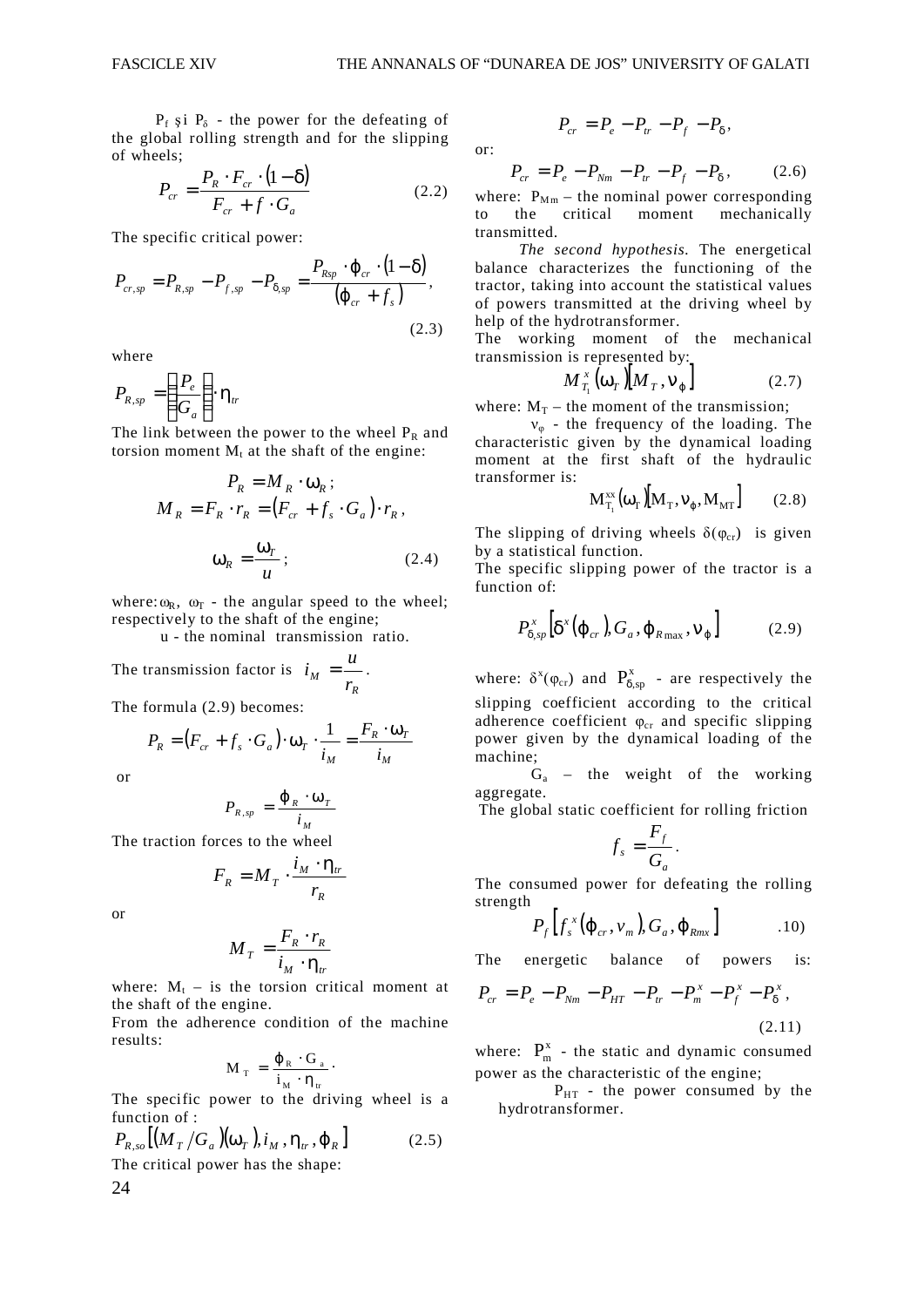### **3. THE ENERGETIC POTENTIAL ON THE CYCLE OF THE EXPLOITATION TECHNOLOGY OF THE INDUSTRIAL TRACTOR AGGREGATED WITH DIFFERENT EQUIPMENTS**

It is starting from the productivity of the equipment [2] :

$$
P = \frac{W_p \cdot K_c}{T_e},\tag{3.1}
$$

where:  $W_p$  – is the volume of the ground prism  $W_p = K_1 \cdot G_T \cdot K_0 \cdot K_S$  in which:  $K_1$  – the volume coefficient of the material prism in function of the tractor mass;  $G_T$  – the tractor weight;  $K_0$  – a coefficient taking into account the shape of the blade;  $K_s$  – coefficient of the digging distance of the ground;

 $K_c = K_p \cdot K_{\omega} \cdot K_{mot} \cdot K_{tp}$  the correction coefficient on a cycle composed by the product of some coefficients which are taking into account: the power of the engine  $(K_p)$ ; the traction force according to the adherence of the machine  $(K_{\omega})$ ; the functioning characteristic of the engine  $(K_{mat})$ ; the transformation of the working potential productivity into the real one  $(K_{tn});$ 

 $T_c$  – the duration of the working cycle, specific to the aggregate industrial tractor – working equipment.

The necessary technological power depending on the traction critical force (at the hook in the case of experiments) developed as well as the working speed during the digging process on a cycle is

$$
A = F_{cr} \cdot V_p \cdot \tau, \qquad (3.2)
$$

where  $\tau$  is the time factor

$$
\tau = \frac{T_{px}}{T_c} \tag{3.3}
$$

For the working technology of the buldozer, the working cycle has the form:

$$
T_c = T_{px} + T_{xx} + T_{int} = \frac{S_p}{V_p} + \frac{S_{xx}}{V_{xx}} + T_{int}
$$
 (3.4)

where:  $T_{px}$ ,  $T_{xx}$ ,  $T_{int}$  – are necessary working times for digging without loading or the time of returning;

 $S_p$ ,  $S_{xx}$  – working distances for digging, transporting and respectively idling.

Introducing (3.4) into (3.3) the factor of time is:





Figure 3 - The characteristic of the tractor with an engine of 58,5 kW;  $\delta$  – the slipping factor according to the work [ 2 ]

If it is introduced  $(3.5)$  into  $(3.2)$  the necessary power on a working technological cycle results according to the digging critical power:

$$
A = \frac{P_{cr}}{1 + \left(\frac{1}{V_{xx}} + \frac{T_{int}}{S_p}\right) \cdot V_p}
$$
 (3.6)

It is considered the power  $P_{cr}$  according to [2] of a tractor of 58 kW, which is working aggregated with a bulldozer - scarificator of 10 t.

 The working characteristic of the tractor is presented in figure 3. The notations done have the following semnification:  $A(F_{cr})$  - the necessary working power on a technologic cycle;  $P_{cr}(F_{cr})$  - the power characteristic according to the traction critical force at the realzation of digging workings;  $\delta$  - the slipping characteristic of wheels.

The function  $A(F_{cr})$  is corresponding for the working conditions of slipping 30% which assures the critical power of the tractor at digging.

It is determined from the relation  $(3.6)$ , A(F<sub>cr</sub>) on the basis of the tractor characteristics from figure 3.

The traction characteristics  $F_{cr}(t)$  and  $F_R(t)$  are given on the basis of the power  $P_{cr}$ . The relationship (3.6) is calculated knowing  $P_{cr}$  and V according to  $F_{cr}(t)$ , when  $t \in T$ .

The energetic potential at the shaft of the

driving wheel as a function of  $F_{cr}$  and V is: